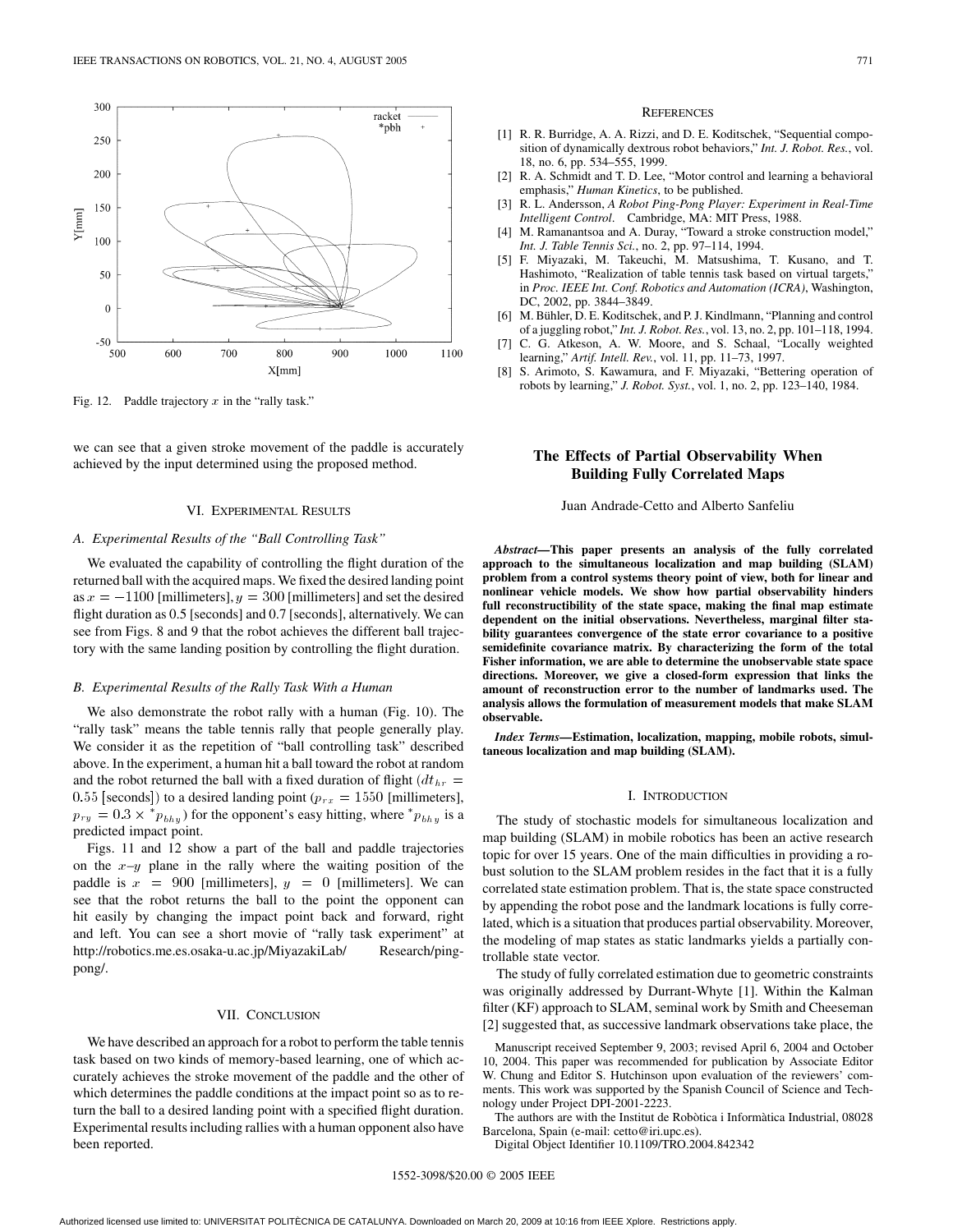correlation between the estimates of the location of such landmarks in a map grows continuously. This observation was ratified by Dissanayake *et al.* [3] with a proof showing that the estimated map converges monotonically to a relative map with zero uncertainty. They also showed how the absolute accuracy of the map reaches a lower bound defined only by the initial vehicle uncertainty and proved it for a one-landmark vehicle with no process noise.

In the KF approach to SLAM, neither the vehicle nor the landmarks are ever precisely reconstructed and thus the need to maintain all of the vehicle-to-landmark and landmark-to-landmark correlations. This situation poses a scaling problem, and current efforts in SLAM are tailored at tackling it by estimating a map of relations, in which the absolute vehicle estimate is not part of the state vector [4], by maintaining an interconnected set of local coordinate frames, or by decorrelating state estimates via covariance inflation [5], among other solutions.

Explicit solutions to the continuous time SLAM problem for a onedimensional (1-D) vehicle were presented by Gibbens *et al.* [6] and Kim [7]. Both works give closed-form expressions for the asymptotic value of the state error covariance  $P$ . Kim observed that, for the case when not all landmarks are observed at all times, the asymptotic value on the determinant of  $P$  reaches a constant value greater than zero. Gibbens *et al.*, on the other hand, observed that the rate of convergence of  $P$  is proportional to the number of landmarks used  $n$ , in the form of Gibbens *et al.*, on the other hand, observed that the rate of convergence<br>of **P** is proportional to the number of landmarks used *n*, in the form of<br>the total Fisher information  $I_T = \sum_{1}^{n} \sigma_w^{-2}$  per unit time (with  $\$ sensor variance). Moreover, they show that the asymptotic value of  $P$  is independent of the plant variance. The expression used for  $I_T$  is derived from a simple likelihood function, one that does not contain the fully correlated characteristics of the measurement model. In Section II, we derive a new expression for the total Fisher information in SLAM, from the maximization of a likelihood function at the value of the state x that most likely gave rise to the observed data  $Z^k$ . The analysis yields a closed-form solution that shows, explicitly, the unobservable directions of the map state.

In Section III, we show that the filter typically used in SLAM is marginally stable; in general, which is an undesirable feature in state estimation, making the final steady state of the filter dependent on the initial noise parameters, but guaranteeing the existence of at least one *psd* solution to the Riccati equation for the steady-state covariance.

General expressions for the controllable and observable subspaces in SLAM are derived in Section IV and later simplified in Sections V and VI for a 1-D vehicle (*the monobot*), and for a planar wheeled vehicle, respectively. We prove, in the end, that the angle between these two subspaces is determined only by the total number of landmarks in the map. The result is that, as the number of landmarks increases, the state components get closer to being reconstructible. We show experimentally that the average error in state estimation is proportional to the number of landmarks used.

Partial observability makes impossible a full reconstruction of the map state vector, with typical measurement models, regardless of the vehicle model chosen. In Section VII, we show how partial observability in SLAM can be avoided by adding a fixed external sensor to the state model or, equivalently, by setting a fixed landmark in the environment to serve as global localization reference. Full observability guarantees a steady flow of the information about each state component and prevents the uncertainty (error state covariance) from becoming unbounded if, for example, covariance inflation is to be used in the quest for decorrelation [8].

## II. TOTAL FISHER INFORMATION

Under the Gaussian assumption for the vehicle and sensor noises, the KF is the optimal minimum mean-square error estimator. Also, mini-

mizing the least-squares (LS) criteria  $E[\tilde{\mathbf{x}}_k \tilde{\mathbf{x}}_k^\top | Z^k]$ , is equivalent to the maximization of a likelihood function  $\Lambda(\mathbf{x})$  given the set of observations  $Z<sup>k</sup>$ , that is, the maximization of the joint probability density function (pdf) of the entire history of observations [9]

$$
\Lambda(\mathbf{x}) = \prod_{i=1}^{k} p(\mathbf{z}_i | \mathbf{x}, Z^{i-1})
$$
 (1)

where x is the augmented map state (vehicle and landmark estimates), and  $z_i$  is the entire observation vector at time i. Given that the above pdfs are Gaussian, and that  $E[\mathbf{z}_i] = \mathbf{H} \mathbf{x}_{i|i-1}$ , the pdf for each measurement in SLAM is  $p(\mathbf{z}_i|Z^{i-1}) = N(\tilde{\mathbf{z}}_{i|i-1}; \mathbf{0}, \mathbf{S}_i)$ , where **H** is the observation matrix, and  $\mathbf{S}_i = E[\tilde{\mathbf{z}}_{i|i-1}\tilde{\mathbf{z}}_{i|i-1}^\top]$  is the innovation covariance.

In practice, however, it is more convenient to consider the log-likelihood function ln  $\Lambda(\mathbf{x})$ . The maximum of ln  $\Lambda(\mathbf{x})$  is at the value of the state x that most likely gave rise to the observed data  $Z^k$  and is obtained by setting its derivative with respect to x equal to zero, which gives

$$
\nabla_{\mathbf{x}} \ln \Lambda(\mathbf{x}) = \sum_{i=1}^{k} \mathbf{H}^{\top} \mathbf{S}_{i}^{-1} \tilde{\mathbf{z}}_{i|i-1}.
$$
 (2)

An intuitive interpretation of the maximum of the log-likelihood is that the best estimate for the state x, in the LS sense, is the one that makes the sum of the entire set of Mahalanobis distances <sup>k</sup>  $i=1 \tilde{z}_{i}^{\top} \tilde{z}_{i|i-1}^{\top} \tilde{z}_{i|i-1}$  as small as possible, which is a measure that is consistent with the spatial compatibility test described in [10].

Let  ${\bf P}_{r,0|0}$ , Q, and R denote the initial vehicle, plant, and sensor covariances, respectively. The Fisher information matrix, a quantification of the maximum existing information in the observations about the state x, is defined as the expectation on the dyad of the gradient of  $\ln \Lambda(x)$ , that is,  $\mathbf{J} = E[(\nabla_{\mathbf{x}} \ln \Lambda(\mathbf{x}))(\nabla_{\mathbf{x}} \ln \Lambda(\mathbf{x}))^{\top}]$ . Taking the expectation on the innovation error in the preceding equation gives the sum

$$
\mathbf{J} = \sum_{i=1}^{k} \mathbf{H}^{\top} (\mathbf{H} \mathbf{P} \mathbf{H}^{\top} + \mathbf{R})^{-1} \mathbf{H}.
$$
 (3)

It is easy to verify that, in the linear case, this expression for the total Fisher information is only a function of  $P_{r,0|0}$ , Q, and R. If, on the other hand, the EKF is used, the Jacobian  $H$  in (3) should be evaluated at the true value of the states  $x_0, \ldots, x_k$ . Since these are not available, an approximation is obtained at the estimates  $x_{i|i-1}$ . The pre- and postmultiplying H is, in this context, also known as the *sensitivity matrix*.

A necessary condition for the estimator (the KF) to be consistent in the mean-square sense is that there must be an increasing amount of information about the state x in the measurements. That is, as  $k \to \infty$ , the Fisher information must also tend to infinity. Note how, as the total number of landmarks grows, the total Fisher information also grows, directly relating the number of landmarks to the amount of information available for state estimation in SLAM.

Solving for the  $k$ th sum term in  $J$  for the monobot (a 1-D vehicle with landmarks located along the mere axis of motion)

$$
\mathbf{J}_k = \begin{bmatrix} \sum \sum_{\mathbf{G}} \mathbf{s}_i & -\mathbf{s} \\ -\mathbf{s}^{\top} & \mathbf{S}_k^{-1} \end{bmatrix}
$$
 (4)

where  $\varsigma_{ij}$  is the *ij*th entry in  $S_k^{-1}$ , and  $\varsigma = [\sum \varsigma_{1i}, \dots, \sum \varsigma_{ni}]$ . Unfortunately, it can be easily shown, at least for the monobot case, that the first row (or column) of  $J$  is equivalent to the sum of the rest of the rows (or columns), producing a singular total Fisher information matrix. Citing Bar-Shalom *et al.* [9]: "*a singular Fisher information matrix means total uncertainty in a subspace of the state space, that is, the information is insufficient for the estimation problem at hand*." SLAM is unobservable. This is a consequence of the form of the Jacobian H, i.e., of the full correlation in SLAM. Zero eigenvalues of  $H<sup>T</sup>S<sup>-1</sup>H$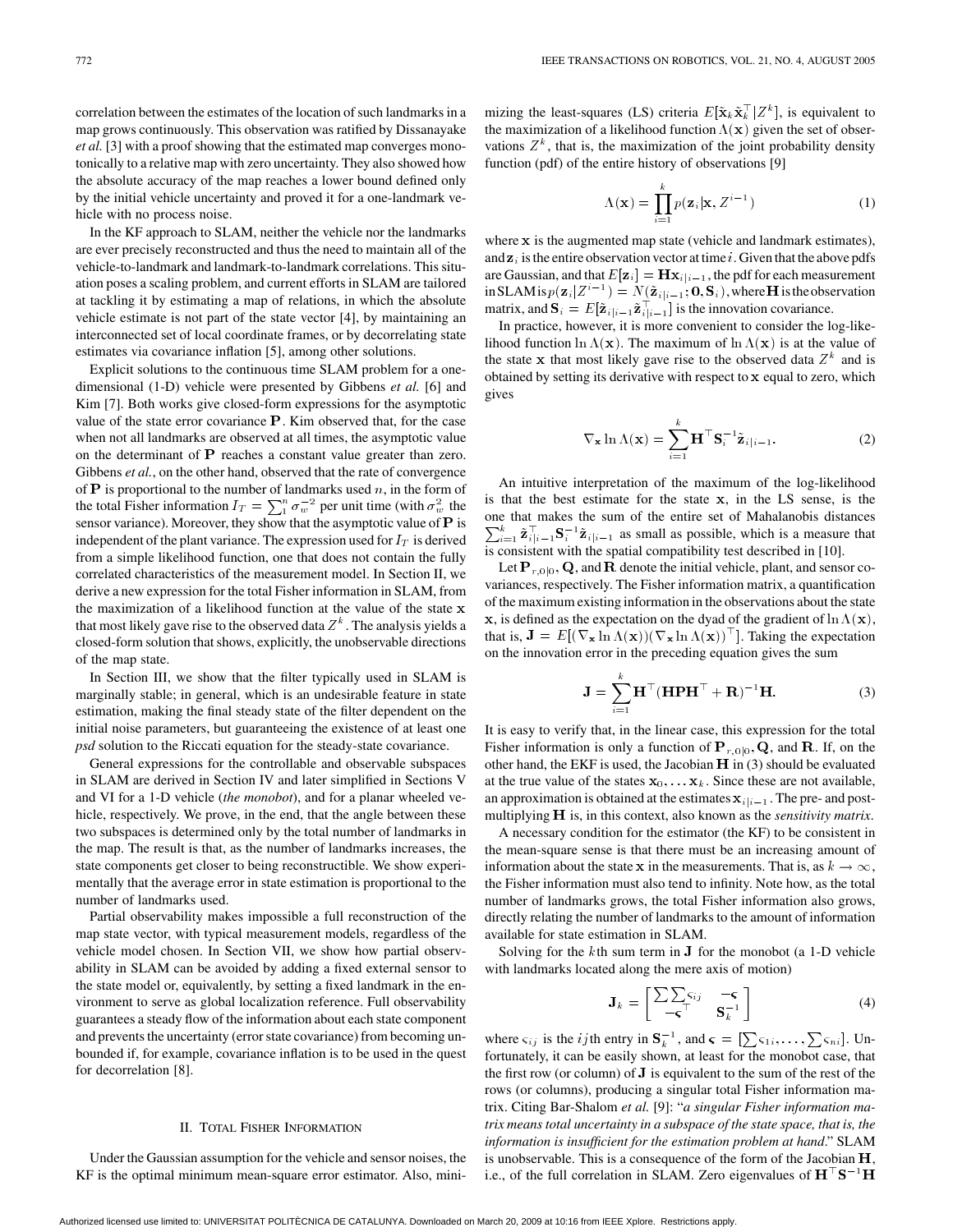are an indicator of partial observability, and the corresponding eigenvectors give the unobservable directions in state space.

So, for example, for a one-landmark monobot, the innovation variance is the scalar  $s = \sigma_r^2 - 2\rho_{rf}\sigma_r\sigma_f + \sigma_f^2 + \sigma_w^2$ , and, since  $\mathbf{H} =$ If observability, and t<br>vable directions in sta<br>one-landmark mono<br> $r_r^2 - 2\rho_{rf} \sigma_r \sigma_f + \sigma_f^2$ vectors give the unobservable directions in state space.<br>So, for example, for a one-landmark monobot, the inrance is the scalar  $s = \sigma_r^2 - 2\rho_{rf}\sigma_r\sigma_f + \sigma_f^2 + \sigma_w^2$ , and  $[-1, 1]$ , the Fisher information matrix in (3) evalua The differential differential or  $\sigma_r^2 - 2\rho_{rf}\sigma_r\sigma_r$ <br>ormation matrix<br> $\mathbf{J} = \begin{bmatrix} 1 & -1 \\ 1 & 1 \end{bmatrix}$  $[-1, 1]$ , the Fisher information matrix in (3) evaluates to

$$
\mathbf{J} = \begin{bmatrix} 1 & -1 \\ -1 & 1 \end{bmatrix} \sum_{i=1}^{k} \frac{1}{s_i}.
$$
 (5)

The unobservable direction of the state space is the eigenvector associated with the null eigenvalue of **J**; we denote it for now as  $\mathbf{E}_{KerO}$ (the name will be clear soon) and it evaluates to

$$
\mathbf{E}_{\text{Ker}\mathcal{O}} = \begin{pmatrix} 1 \\ 1 \end{pmatrix}.
$$
 (6)

## III. STEADY-STATE BEHAVIOR OF SLAM

Let the linearized SLAM state model be

$$
\mathbf{x}_{k+1} = \mathbf{F} \mathbf{x}_k + \mathbf{G} \mathbf{v}_k \tag{7a}
$$

$$
\mathbf{z}_{k+1} = \mathbf{H}\mathbf{x}_{k+1} + \mathbf{w}_{k+1}.
$$
 (7b)

Moreover, let  $K$  be the Kalman gain matrix. In SLAM, the matrix  $F -$ KH is semistable, i.e., it has a unit circle eigenvalue [11]. Thus, the one-step-ahead form of the prediction for the error state dynamics et **K** be the Kalman gain matrix. In SLAM, the matrix  $\mathbf{F}$  –<br>istable, i.e., it has a unit circle eigenvalue [11]. Thus, the<br>ead form of the prediction for the error state dynamics<br> $\tilde{\mathbf{x}}_{k+1|k} = (\mathbf{F} - \mathbf{K} \mathbf{H}) \$ 

$$
\tilde{\mathbf{x}}_{k+1|k} = (\mathbf{F} - \mathbf{KH})\tilde{\mathbf{x}}_{k|k-1} + \mathbf{G}\mathbf{v}_k - \mathbf{K}\mathbf{w}_k \tag{8}
$$

is bounded in the steady state by a constant value, subject to the filter initial conditions.

The steady-state error covariance matrix is given by the solution of the one-step-ahead Riccati equation thal conditions.<br>The steady-state error covariar<br>e one-step-ahead Riccati equati<br> $P = (F - KH)P(F - KH)$ 

$$
\mathbf{P} = (\mathbf{F} - \mathbf{K}\mathbf{H})\mathbf{P}(\mathbf{F} - \mathbf{K}\mathbf{H})^{\top} + \mathbf{G}\mathbf{Q}\mathbf{G}^{\top} + \mathbf{K}\mathbf{H}\mathbf{R}\mathbf{H}^{\top}\mathbf{K}^{\top} \quad (9)
$$

which, by the same reason, converges at least to one psd solution. For the linear case, the solution of (9) is a function of  ${\bf P}_{r,0|0}$ , Q, R and the total number of landmarks  $n$ . Note, however that, for the nonlinear case, the computation of the Jacobians  $\bf{F}$  and  $\bf{H}$  will in general also depend on the steady-state value of x.

For a linear robot with perfect data association and constant vehicle and sensor variances, the computation of  $\mathbf{K} = \mathbf{P} \mathbf{H}^\top (\mathbf{H} \mathbf{P} \mathbf{H}^\top + \mathbf{R})^{-1}$ could be performed offline. That is, the asymptotic behavior of P and its rate of convergence are always the same, regardless of the actual motions and measurements.

#### IV. CONTROLLABLE AND OBSERVABLE SUBSPACES

To see what part of the state space is compromised by full correlation, we now develop closed-form expressions for the bases of the controllable and observable subspaces in SLAM and relate them to the total number of landmarks used. The controllability matrix for the plant in  $7(a)$ –(b) is

$$
\mathcal{C} = [\mathbf{G} \quad \mathbf{F}\mathbf{G} \quad \dots \quad \mathbf{F}^{\dim \mathbf{x} - 1}\mathbf{G}]. \tag{10}
$$

The dimensionality of the controllable subspace, spanned by the column space of C, is rank $C = \dim x_r$ , regardless of the number of landmarks in the map. Obviously, the only controllable states are the ones associated with the vehicle motion. The observability matrix of our system becomes

$$
\mathcal{O} = \begin{bmatrix} \mathbf{H} \\ \mathbf{H}\mathbf{F} \\ \vdots \\ \mathbf{H}\mathbf{F}^{\dim \mathbf{x} - 1} \end{bmatrix} .
$$
 (11)

The rank of  $O$  indicates the dimensionality of the observable subspace, which, in turn, is spanned by the row space of  $O$ . rank $\mathcal{O}$  = dim  $\mathbf{x}$ -dim  $\mathbf{x}_f^{(i)}$ , with  $\mathbf{x}_f^{(i)}$  any landmark in x. That is, all but one landmark size of the state vector x is reconstructible.

## V. RELATIONSHIP BETWEEN SUBSPACES: THE MONOBOT

Consider the case of the one-landmark monobot. By substituting the resulting expressions for the model Jacobians, the controllability and observability matrices reduce to

$$
\mathcal{C} = \begin{bmatrix} 1 & 1 \\ 0 & 0 \end{bmatrix}, \quad \mathcal{O} = \begin{bmatrix} -1 & 1 \\ -1 & 1 \end{bmatrix}.
$$
 (12)

The controllable subspace has a basis of the form  $(q, 0)^{\top}$ , clearly indicating that the only dimension in the state space that can be controlled is the one associated with the motion of the robot. The observable subspace on the other hand, with basis  $(r, -r)^{\top}$ , shows how the observed robot and landmark locations are fully correlated. The unobservable subspace is the orthogonal complement of  $\text{Im}\mathcal{O}^\top$  and has a basis  $(r, r)^\top$ . An expression for it was already derived from the analysis of the total Fisher information matrix and is given in (6). The name  $\mathbf{E}_{\text{Ker}\mathcal{O}}$  indicates that it is a basis for the null space of  $\mathcal{O}$ .

A measure of the error incurred while trying to reconstruct the state x from correlated observations is given by the angle between these two subspaces. For the one landmark monobot, the angle is  $\alpha = \angle \text{Im}\mathcal{C} \text{Im}\mathcal{O}^{\top} = \pi/4$ . The angle  $\alpha$  indicates how close noise-driven observations are from fully revising the robot part of the state space.

What happens if we add more landmarks to the environment? Will the vehicle and landmark location estimates improve or degrade? Will we be able to achieve an uncoupled reconstruction of the entire state space? The answer to the above questions is "improve" but "no."

Consider the two-landmark monobot case. A possible set of bases for the controllable and observable subspaces are

$$
\mathbf{E}_{\mathrm{Im}\mathcal{C}} = \begin{pmatrix} 1 \\ 0 \\ 0 \end{pmatrix}, \quad \mathbf{E}_{\mathrm{Im}\mathcal{O}} = \begin{pmatrix} 1 & 1 \\ -1 & 0 \\ 0 & -1 \end{pmatrix} \tag{13}
$$

and the angle between these two subspaces can be computed as the smallest nonnull singular value of the product of their orthonormal bases.  $\alpha = \angle \text{Im}\mathcal{C}\text{Im}\mathcal{O}^{\top} = 163\pi/832$ . Following this procedure, we computed the value of  $\alpha$  for a three-landmark monobot model, further reducing to  $\alpha = \pi/6$ . Also, as we add more landmarks to the map, the angle between the observable and controllable subspaces reduces monotonically. Fig. 1(a) shows experimentally the decrease in  $\alpha$  as landmarks are added to the map. Such monotonic reduction in  $\alpha$  suggests that our measurement noise-driven corrections to the map state estimate would reconstruct the vehicle localization estimate closer to the actual value of the vehicle pose.

*Theorem 1:* In the case of a linear 1-D robot, the angle between the controllable and observable subspaces in the KF-SLAM algorithm depends only on the total number of landmarks used  $n$  and is given by  $\alpha = \arccos \sqrt{n/(n + 1)}.$ 

*Proof:* Generalizing (13) to the *n*-landmark case, a set of possible bases for the controllable and observable subspaces are given by  $\mathbf{E}_{\text{Im}\mathcal{C}} = [\mathbf{q}] = \begin{pmatrix} 1 \\ \mathbf{0}_{n \times 1} \end{pmatrix}$ , and  $\mathbf{E}_{\text{Im}\mathcal{O}}$   $\top = [\mathbf{r}_1 \quad \dots \quad \mathbf{r}_n] = \begin{pmatrix} \mathbf{1}_{1 \times n} \\ -\mathbf{I} \end{pmatrix}$ , respectively. Let **p** be the projection of  $\mathbf{E}_{\text{Im}\mathcal{C}}$  onto  $\mathbf{E}_{\text{Im}\mathcal{O}}\top$ . p is easily computed as the sum of the individual projections of  $q$  onto each element  $r_i$  of the basis of the observable subspace, i.e.,  $\mathbf{p} = \sum_{i=1}^{n} (\mathbf{q}^{\top} \mathbf{r}_i)/(\mathbf{r}_i^{\top} \mathbf{r}_i) \mathbf{r}_i$  Substituting the basis of the controllable subspace gives the reduced expression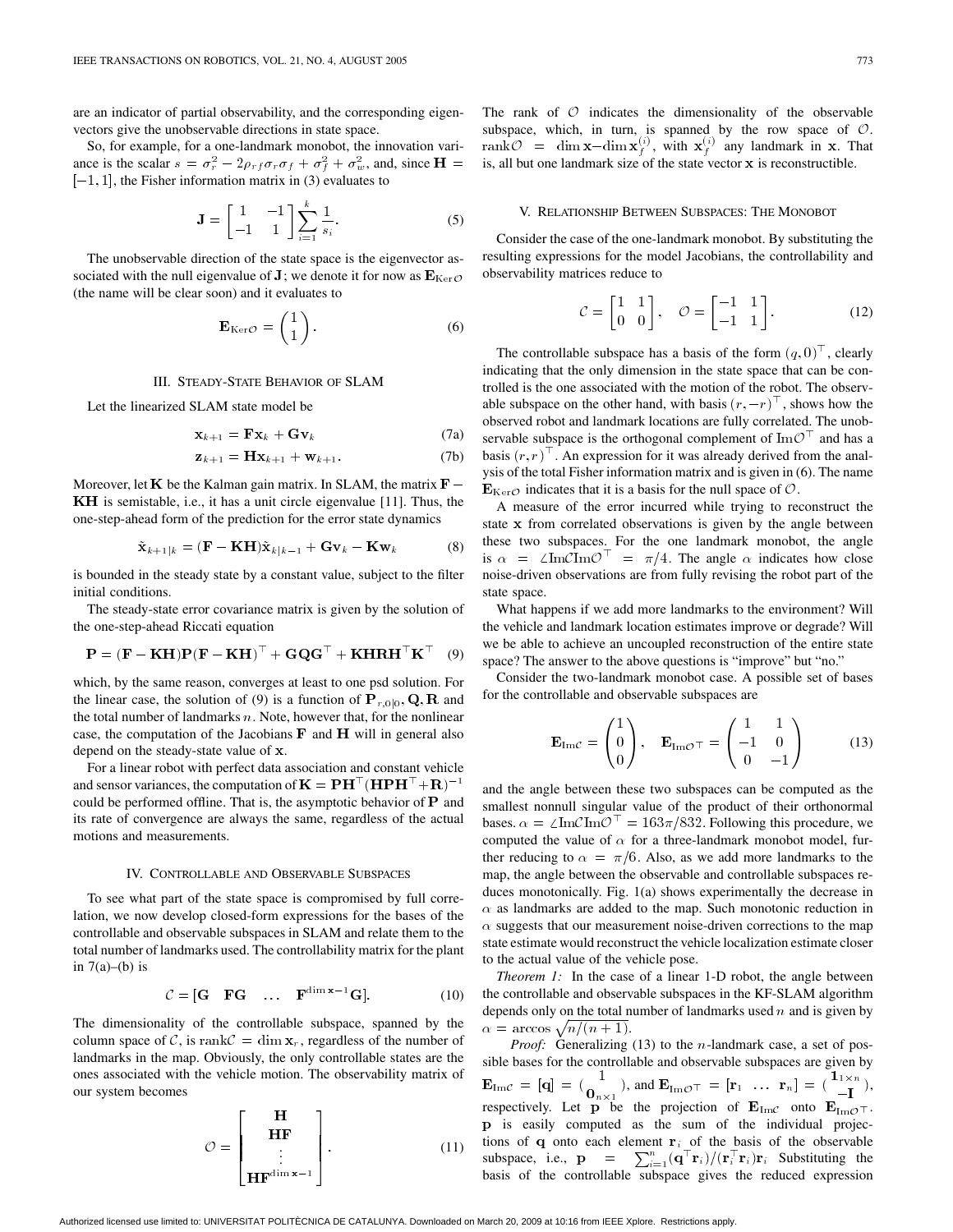Fig. 1. (a)  $\angle \text{Im}\mathcal{C}\text{Im}\mathcal{O}^{\top}$ . Angle between the observable and controllable subspaces. (b) Reduction of the average monobot localization error  $\mathbf{x}_{r,k} - \mathbf{x}_{r,k|k}$  with respect to the number of landmarks used. The results correspond to a Monte Carlo simulation over 100 SLAM runs. The dotted lines show the extent of the data for the entire set of runs, and the boxes contain marks at the lower, median, and upper quartiles.

for the entire set of runs, and the boxes contain marks at the lower, median, an<br>  $\mathbf{p} = (1/2) \sum_{i=1}^{n} \mathbf{r}_i = (1/2) \begin{bmatrix} n \\ -\mathbf{1}_{n \times 1} \end{bmatrix}$  Finally, the angle between p and q, and consequently between the two subspaces, is  $\alpha = \arccos(\mathbf{p}^\top \mathbf{q}) / (\|\mathbf{p}\| \|\mathbf{q}\|) = \arccos \sqrt{n / (n + 1)}.$ 

As the number of landmarks grows, the observable subspace gets closer to the controllable part of the state space (the vehicle localization states).  $\lim_{n\to\infty} \alpha = 0$ . It is unrealistic, however, to have an infinite number of landmarks, and a compromise has to be made between the possibility of including as many landmarks as possible and the amount of information that new observations give. Also, one has to bear in mind that, as more and more landmarks are added to the map, their associated measurement noise is also added.

It has been argued that the performance of any SLAM algorithm would be enhanced by concentrating on fewer, better landmark observations [6]. That is certainly true, as little gain (little reduction in  $\alpha$ ) is attained when going from 25 to 125 landmarks compared to the move from 1 to 5 or 5 to 25.

In Fig. 2, we have plotted the results of using the original fully correlated KF approach to SLAM for a monobot that starts at location  $\mathbf{x}_{r,0|0} = -1m$  and moves along a straight line with a temporal sinusoid trajectory returning to the same point after 100 iterations. Landmarks are located at  $\mathbf{x}_{f(i)} = 1m$ . A plant noise model proportional to the motion command and a measurement noise model proportional to the distance from the sensor to the landmark are used. The dotted lines indicate  $2\sigma$  bounds on the state estimates.

The effects of partial observability manifest the dependence on the initial conditions. Note how both the vehicle and landmark mean localization errors do not converge to zero. Their steady-state value is subject to the error incurred at the first observation. That is, the filter is marginally stable (the matrix  $\mathbf{F} - \mathbf{K} \mathbf{H} \mathbf{F}$  has a pole in one [11]).

However, a Monte Carlo simulation over 100 SLAM runs showed filter unbiasedness, which is a property of optimal stochastic state estimation (KF). That is, the average landmark localization error over the entire set of simulations was still zero, thanks to the independence of the initial landmark measurement errors at each test run.

The steady-state error for the robot and landmark localization is less sensitive to the initial conditions when a large number of landmarks are used. The reason is the same as for the Monte Carlo simulation, the observations are independent, and their contribution averages at each iteration in the computation of the localization estimate. The results of the Monte Carlo simulation are shown in Fig. 1(b), depicting the effect of the increase in the number of landmarks on the average vehicle localization error.

# VI. RELATIONSHIP BETWEEN SUBSPACES: PLANAR ROBOT

The reconstructibility issues presented for the linear and 1-D robot of the previous section nicely extend when studying more complicated platforms. Consider a planar robot, a nonlinear wheeled vehicle with three degrees of freedom, and an environment consisting of two-dimensional (2-D) point landmarks located on the floor.

The dimensionality of the controllable subspace is dim  $x_r = 3$ , and, for the specific case in which only one landmark is available, a basis for the controllable subspace is simply

$$
\mathbf{E}_{\mathrm{Im}\mathcal{C}}=\left(\begin{array}{c}\mathbf{I}\\ \mathbf{0}_{2\times3}\end{array}\right).
$$

The dimensionality of the observable subspace is, for this particular configuration, rank $\mathcal{O} = 3$ . This last result is easily verified with simple symbolic manipulation of the specific expression for the state model in [12]. Possible bases for  $\text{Im}\mathcal{O}^{\top}$  and for the null space of  $\mathcal{O}$  (the unobservable subspace) are

$$
\mathbf{E}_{\mathrm{Im}\mathcal{O}}\top = \begin{pmatrix} 1 & 0 & 0 \\ 0 & 1 & 0 \\ 0 & 0 & 1 \\ -1 & 0 & 0 \\ 0 & -1 & 0 \end{pmatrix} \quad \mathbf{E}_{\mathrm{Ker}\mathcal{O}} = \begin{pmatrix} 1 & 0 \\ 0 & 1 \\ 0 & 0 \\ 1 & 0 \\ 0 & 1 \end{pmatrix}.
$$

The only independently observable state is the one associated to the robot orientation  $\theta$ . The other four states, the Cartesian coordinates of the robot, and landmark locations span a space of dimension 2. Even when  $\text{Im}\mathcal{C}$  and Im $\mathcal{O}^+$  both span  $\mathbb{R}^3$ , we see that the inequality Im $\mathcal{C} \neq \text{Im}\mathcal{O}^+$  still holds, as in the case of the monobot. That is, the observable and controllable subspaces for the one-landmark three-degree–of–freedom robot SLAM problem correspond to different three-dimensional (3-D) subspaces in  $\mathbb{R}^5$ , and their intersection represents the only fully controllable and observable state, which, for this particular vehicle model, is the robot orientation. Once more, a measure of the reconstruction error incurred when estimating the vehicle pose from correlated observations is given by the angle between these two subspaces.

Resorting again to a singular value decomposition for the computation of a pair of orthonormal bases for  $\text{Im}\mathcal{C}$  and  $\text{Im}\mathcal{O}^{\top}$ , we have that,

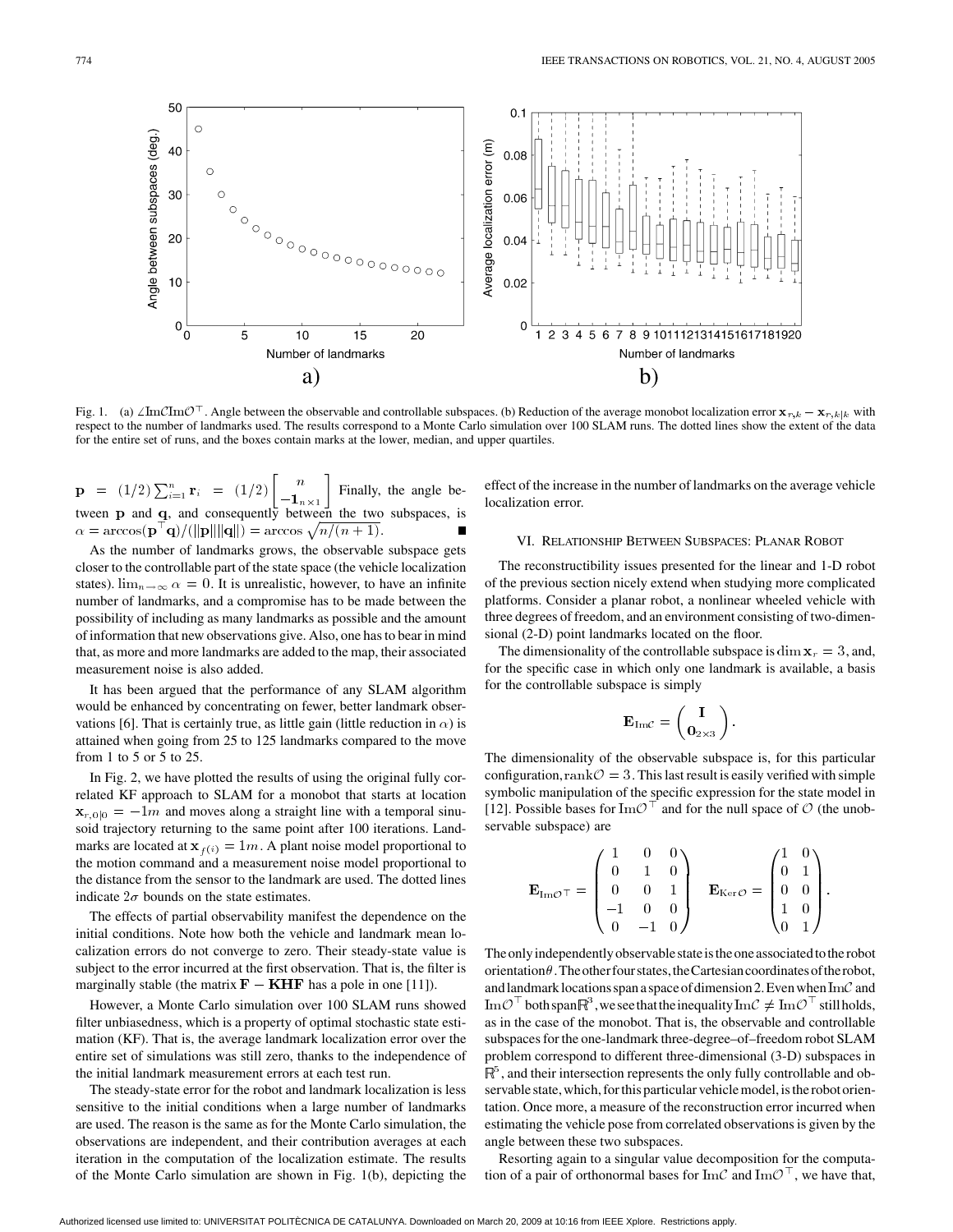

Fig. 2. Full-covariance KF SLAM for a monobot in a sinusoidal path starting at  $\mathbf{x}_{r,0|0} = -1$  m, during 100 iterations. The noise-corrupted sinusoidal vehicle trajectory is indicated by the darkest curve in the first column of plots. In the same column, and close to it, is a lighter curve that shows the vehicle location estimate as computed by the filter, along with a pair of dotted lines indicating  $2\sigma$  bounds on such estimate. The dark straight lines at the 1-m level indicate the landmark location estimates, and the lighter noise corrupted signals represent sensor measurements. Also shown are a pair of dotted lines for  $2\sigma$  bounds on the landmark location estimates. The second column of plots shows the vehicle localization error and its corresponding covariance, also in the form of  $2\sigma$  dotted bounds. The last column shows the same for the landmark estimates

for the one-landmark planar robot case,  $\alpha = \pi/4$ . For a two-landmark map,  $\alpha = 163\pi/832$ , for a three-landmark model,  $\alpha = \pi/6$ , and, as we add more and more landmarks to the environment, the angle between the controllable and observable subspaces reduces monotonically, in exactly the same manner as in the case of the monobot.

*Theorem 2:* In the case of a nonlinear planar robot with three DOF, the angle between the controllable and observable subspaces in the EKF-SLAM algorithm depends only on the total number of landmarks used *n* and is given by  $\alpha = \arccos \sqrt{n/(n + 1)}$ .

*Proof:* Thanks to the orthogonality of the four fundamental subspaces, the angle between the observable and controllable subspaces is exactly the same as the angle between their complementary subspaces. That is,  $\alpha = \angle \text{Ker} \mathcal{C}^\top \text{Ker} \mathcal{O}$ . The controllable subspace has rank  $\dim x_r = 3$ , regardless of the number of landmarks; and the size of the basis for the observable subspace would depend on  $n$ . Now the roles are reversed. The dimension of  $E_{KerC}$  grows with respect to the number of landmarks but maintains a very simple form  $\mathbf{E}_{\text{KerC}} \tau = \begin{bmatrix} \mathbf{0}_{3 \times 2n} \\ \mathbf{I} \end{bmatrix}$ . The null complement of the observable subspace, on the other hand, has a fixed number of columns (just two), and it can be easily shown by inspection that  $\mathbf{E}_{\text{Ker}\mathcal{O}} = [\mathbf{I} \ \mathbf{0}_{2\times 1} \ \mathbf{I} \ \cdots \ \mathbf{I}]_{2\times (3+2n)}^{\top}$ . These are precisely the directions along which our state space is

unobservable, clearly showing that, in the EKF-SLAM model, the Cartesian coordinates of the robot and landmark locations are all fully correlated. The angle between these two subspaces is again given by the smallest singular value of an orthonormalized version of the product  $\mathbf{E}_{KerC}$ <sup>T</sup>  $\mathbf{E}_{KerC}$ , in which  $\mathbf{E}_{KerC}$ <sup>T</sup> =  $\mathbf{U}_{c}\mathbf{\Sigma}_{c}\mathbf{V}_{c}^{\top}$ , and  $\mathbf{E}_{\text{Ker}\mathcal{O}} = \mathbf{U}_{\mathcal{O}} \mathbf{\Sigma}_{\mathcal{O}} \mathbf{V}_{\mathcal{O}}^{\top}$ . That is,  $\mathbf{U}_{\mathcal{C}}^{\top} \mathbf{U}_{\mathcal{O}} = 1/\sqrt{n+1} [\mathbf{I} \cdots \mathbf{I}]_{2n \times 2}^{\top}$ and  $\alpha = \arccos \sigma_{\min}(\mathbf{U}_{\mathcal{C}}^{\top} \mathbf{U}_{\mathcal{O}}) = \arccos \sqrt{n/(n+1)}$ .

### VII. FULL OBSERVABILITY

In Section II, we characterized the unobservable subspace in SLAM as the subspace spanned by the null eigenvectors of the total Fisher information matrix. Furthermore, we showed in Sections IV–VI how the unobservable part of the state space is precisely a linear combination of the landmark and robot pose estimates. In order to gain full observability, we propose to extend the measurement model. We present two techniques to achieve this. One is to let one landmark serve as a fixed global reference, with its localization uncertainty independent of the vehicle pose. The second proposed technique is the addition of a fixed external sensor, such as a camera, a GPS, or a compass, that can measure all or part of the vehicle location state at all times, independent of the landmark estimates. Both techniques are based essentially on the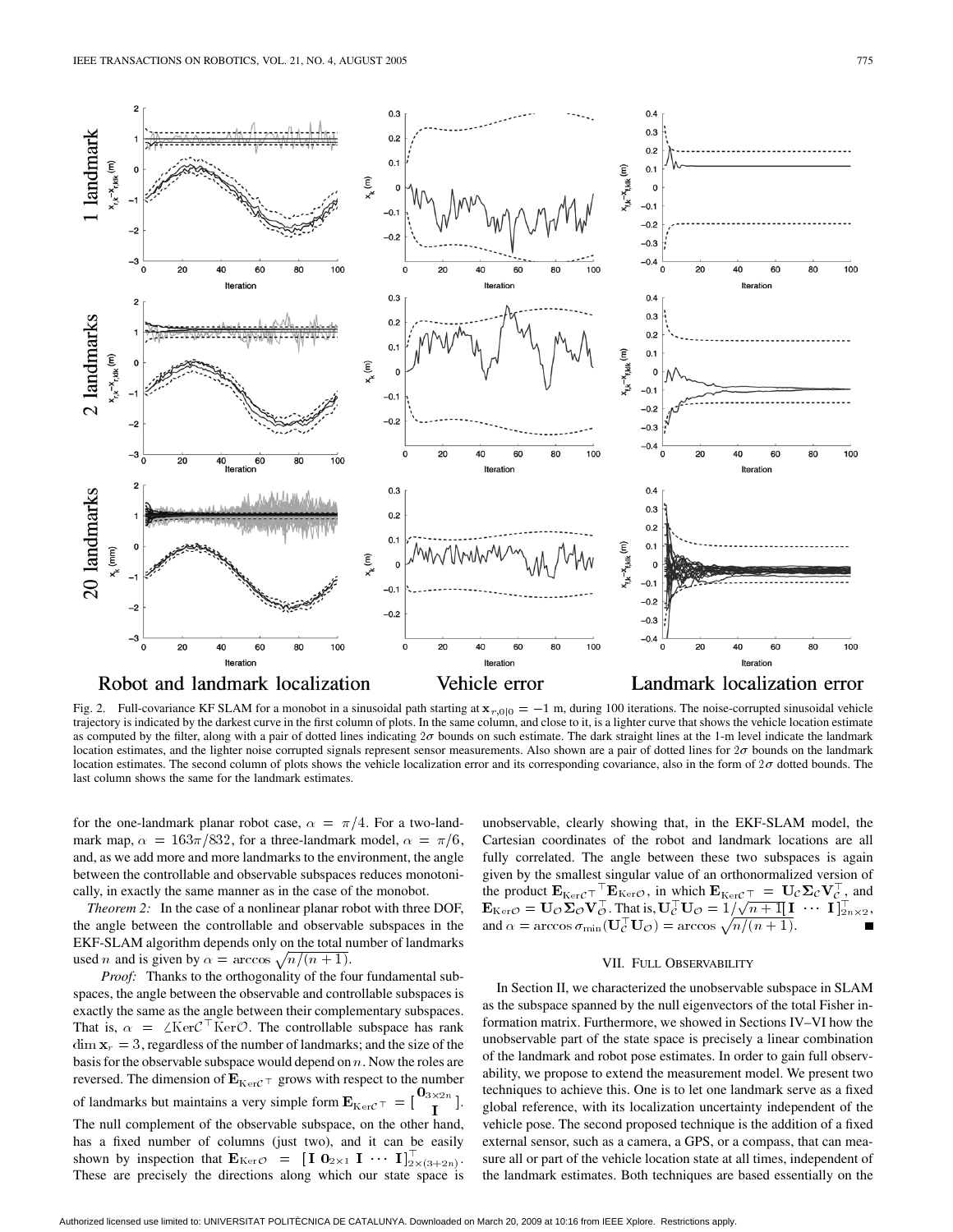

located at the origin.

same principle. Full observability requires an uncorrelated measurement Jacobian or, equivalently, a full rank Fisher information matrix.

# *A. A Fixed Global Reference*

The plant model is left untouched, i.e.,  $\mathbf{x}_{k+1} = \mathbf{x}_k + \mathbf{u}_k + \mathbf{v}_k$ , and the measurement model takes now the form Left untouched, i.e<br>del takes now the 1<br>=  $\begin{bmatrix} -1 & 0_{1 \times} \\ 1 & 0_{1 \times} \end{bmatrix}$ 

model is left untouched, i.e., 
$$
\mathbf{x}_{k+1} = \mathbf{x}_k + \mathbf{u}_k + \mathbf{v}_k
$$
, and  
ment model takes now the form  

$$
\begin{bmatrix} z_k^{(0)} \\ \mathbf{z}_k \end{bmatrix} = \begin{bmatrix} -1 & \mathbf{0}_{1 \times n} \\ -\mathbf{1}_{n \times 1} & \mathbf{I} \end{bmatrix} \mathbf{x} + \begin{bmatrix} w_k^{(0)} \\ \mathbf{w}_k \end{bmatrix}.
$$
 (14)

One of the observed landmarks is to be taken as a global reference at the world origin. No map state is needed for it. The zeroth superscript in the measurement vector is used for the consistent indexing of landmarks and observations with respect to the original model. It can be easily shown that the observability matrix for this new model is full rank.

The innovation covariance matrix for the augmented system  $\mathbf{S}_{O,k}$  is of size  $(n + 1) \times (n + 1)$ , and its inverse can be decomposed in

$$
\mathbf{S}_{O,k}^{-1} = \begin{bmatrix} S_{O,00} & S_{O,01} & \cdots & S_{O,0n} \\ S_{O,01} & & \\ \vdots & & \hat{\mathbf{S}}_{k}^{-1} \\ S_{O,0n} & & \end{bmatrix} \tag{15}
$$
\nwhere  $S_{O,ij}$  is the *ij*th entry in  $\mathbf{S}_{O,k}^{-1}$ ,  $S_{O} = [\sum S_{O,1i}, \ldots, \sum S_{O,1i}],$ 

where  $\varsigma_0$ <br>and  $\hat{\mathbf{S}}_k^{-1}$ and  $\hat{S}_k^{-1}$  is its submatrix associated with the landmarks that are under

estimation (excluding the anchor observation). The  $k$ th element of the Fisher information matrix sum in (3) is now

$$
\mathbf{J}_{O,k} = \begin{bmatrix} \sum \sum_{\mathbf{G}} S_{O,ij} & -\mathbf{G}_{O} \\ -\mathbf{G}_{O}^{\top} & \hat{\mathbf{S}}_{k}^{-1} \end{bmatrix} . \tag{16}
$$

Unlike in (4), this form of the Fisher information matrix is full rank. Moreover, from the properties of positive definite matrices, if  $\mathbf{J}_{O,k}$  is positive definite, the entire sum that builds up  $J<sub>O</sub>$  is also positive definite.

Fig. 3 shows the results of applying full observability to the same monobot model as the one portrayed in Fig. 2. Note how the steady state (robot pose and landmark locations) is now unbiased with respect to the initial state estimates. Furthermore, state covariances are also smaller than those in Fig. 2.

## *B. External Sensor*

Instead of using one of the landmarks as a global reference, one could also use a fixed sensor to measure the position of the robot, for example, by positioning a camera that observes the vehicle at all times. For such cases, the monobot measurement model may take the form

$$
\begin{bmatrix} z_k^{(0)} \\ z_k \end{bmatrix} = \begin{bmatrix} 1 & \mathbf{0}_{1 \times n} \\ -\mathbf{1}_{n \times 1} & \mathbf{I} \end{bmatrix} \mathbf{x} + \begin{bmatrix} w_k^{(0)} \\ \mathbf{w}_k \end{bmatrix} . \tag{17}
$$

The characteristics of the observability matrix, and the Fisher information matrix, are exactly the same as for the previous case. This new model is once more fully observable. The results are theoretically